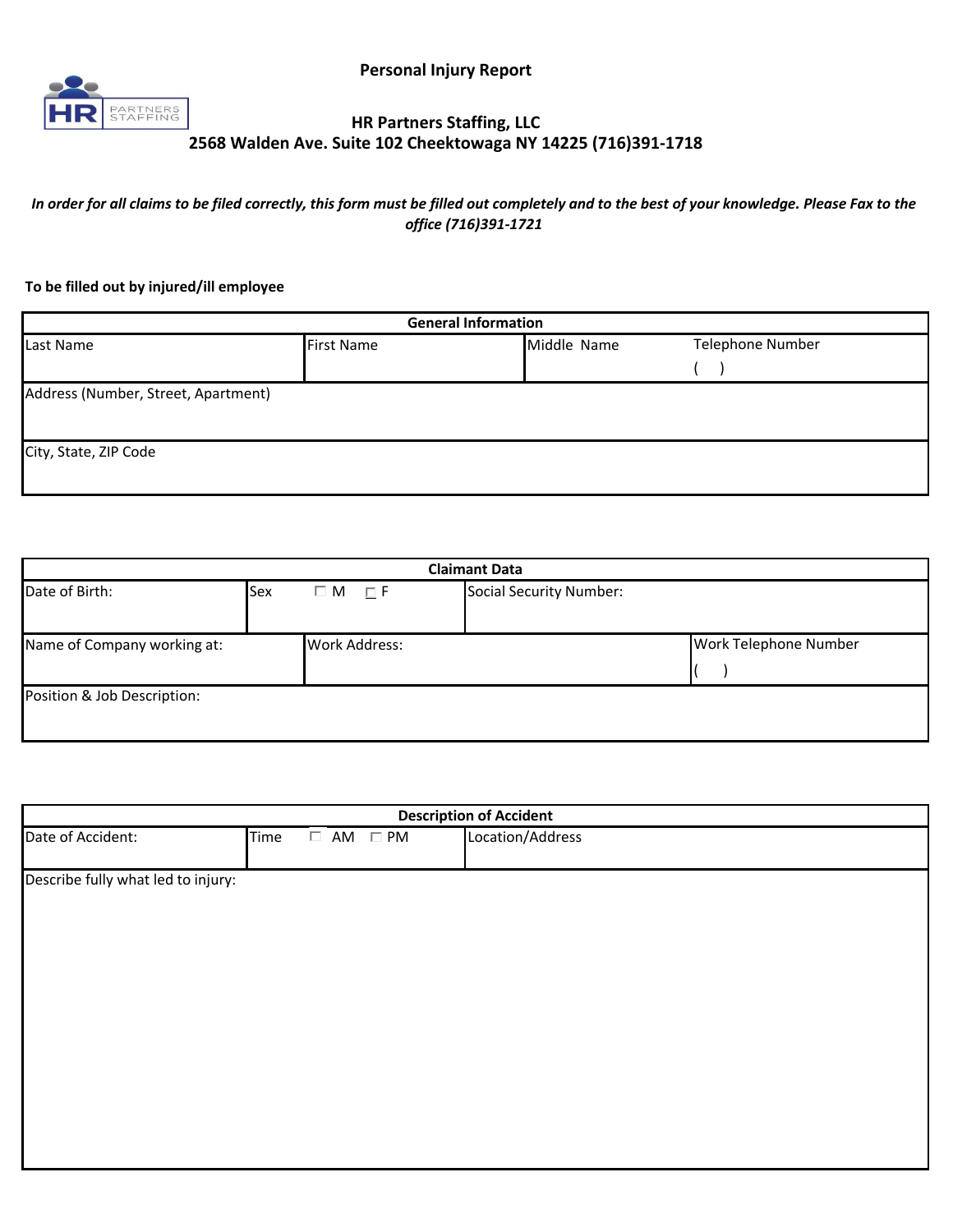Reported to Who and What Time:

Witnesses (Name and Telephone Number):

| <b>Medical Data</b>                              |                            |                            |                 |  |  |
|--------------------------------------------------|----------------------------|----------------------------|-----------------|--|--|
| Clinic or Urgent Care:                           |                            |                            | Date First Seen |  |  |
| $\Box$ Yes<br>$\Box_{\mathsf{do}}$<br>Inpatient? | Dates Inpatient:           |                            |                 |  |  |
| Hospital or Emergnecy Room:                      |                            |                            |                 |  |  |
| Address (Street, City, State, ZIP)               |                            |                            |                 |  |  |
| <b>Refused Medical</b>                           | $\bullet$ Yes $\bullet$ No | Injured Person's Initials: |                 |  |  |

| Describe Parts of the Body Inujured: |  |  |
|--------------------------------------|--|--|
|                                      |  |  |
|                                      |  |  |
|                                      |  |  |
|                                      |  |  |
|                                      |  |  |
|                                      |  |  |
|                                      |  |  |
|                                      |  |  |
|                                      |  |  |
|                                      |  |  |
|                                      |  |  |